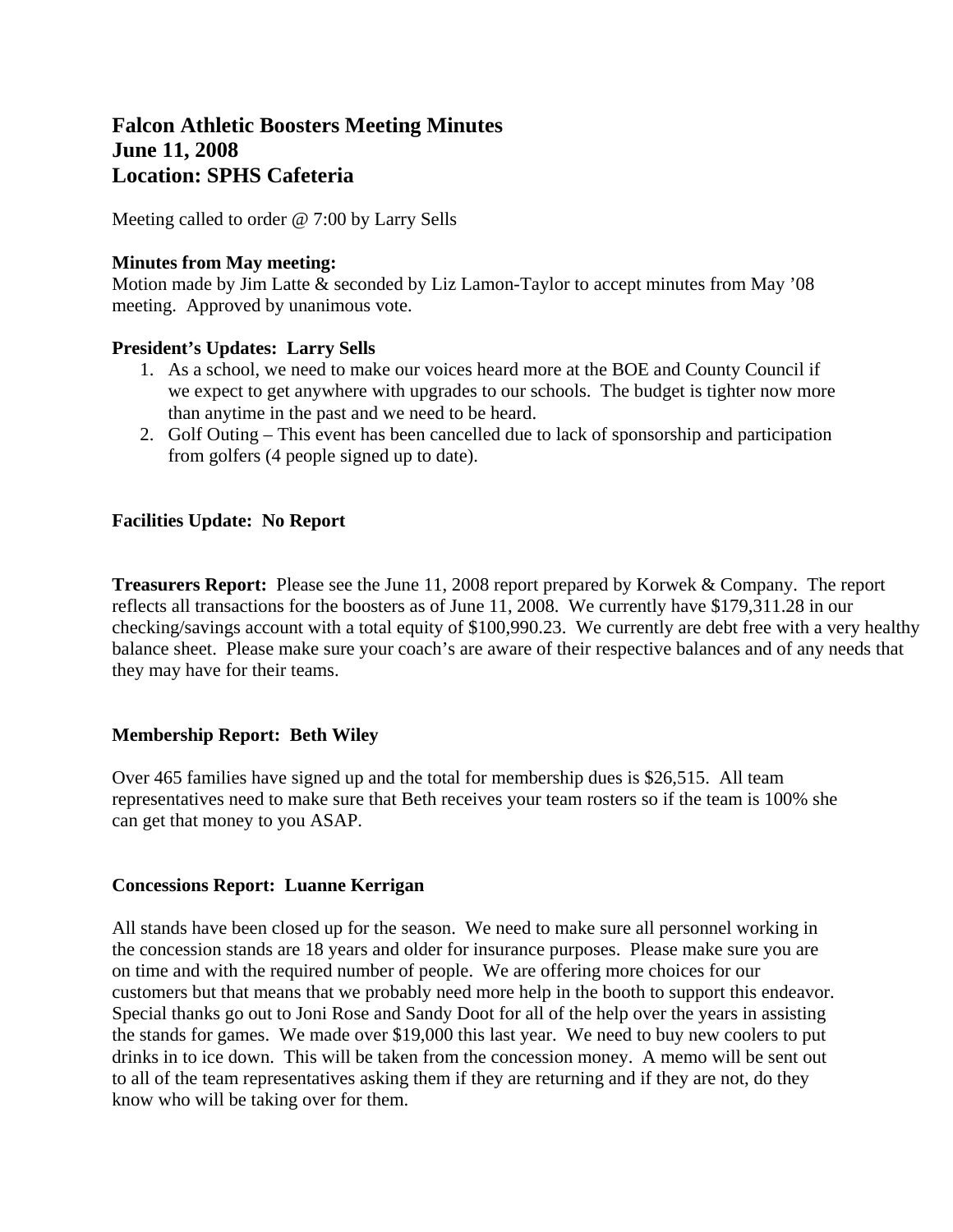#### **Athletic Director's Report: Wayne Mook**

The following are updates on projects/issues for the Athletic Department:

- 1. Sports Turf Update: The BOE has passed the rest of the phase sequence for installation of safety turf fields at each HS. Present schedule is for \$600,000 for the first phase (Annapolis, Arundel, and North County). SP is number 4 on the list which should mean that we will be first school for the second phase to be started in late fall/early winter 2008. We will have 5 home football and soccer games to start the season. The turf is planned to start 10/3/08.
- 2. Homecoming is scheduled for 9/13/08.
- 3. Fall Sports forms are on the Web Site now. Registration will be 8/11/08. Every team will have 1 hour to register their respective teams.
- 4. Fall practice will begin on 8/16/08.
- 5. 2 new coaches have been hired. Mr. Alley for Golf and Mr. Dunshee for Boys Soccer

| <b>Committees:</b>                        | <b>Chair</b>                            | Date               | <b>Comments</b>     |
|-------------------------------------------|-----------------------------------------|--------------------|---------------------|
| 1. Bull and Oyster Roast<br>2. Mulch      | <b>Charlie Horneck</b><br>Patti Erskine | 10/25/08<br>3/2809 | Needs volunteers    |
| 4. Senior Banquet                         | <b>Gwen Chalmers</b>                    |                    | Cancelled           |
| 5. Hall of Fame Dinner<br>6. Media Person | <b>Larry Sells</b><br>Miriam Morrow     | 9/13/08            | Tickets \$40.00     |
| 7. Stadium Signs                          | <b>Steve Anstett</b>                    |                    | Need to mount signs |

#### **Old Business:**

- 1. The Falcon Athletic Boosters website is up  $\&$  running [\(www.spboosters.org\)](http://www.spboosters.org/). Send any desired changes or updates for your sport to Henry Brus & he'll coordinate them with the webmaster. (Send your changes to [Henry.Brus@comcast.net\)](mailto:Henry.Brus@comcast.net)
- 2. If you need to fill out a drivers permission form for your student athlete, they can be found on the school's website.

#### **New Business:**

- 1. We would like to create an organizational survey to be given out to all parents to inquire about the role that they think the booster organization should play and what their roles in this organization should be.
- 2. In the future, the team representatives need to look for new ideas on how to keep team interest in the off seasons. This is the time that we expect the teams to serve in the concession stand and for fund raisers and we are having a lot of issues trying to find help.
- 3. For the Bull and Oyster Roast We need to advertise early, work over the summer on spreading the word to get interest in attending and lock on the dates for this event.
- 4. Board Election: